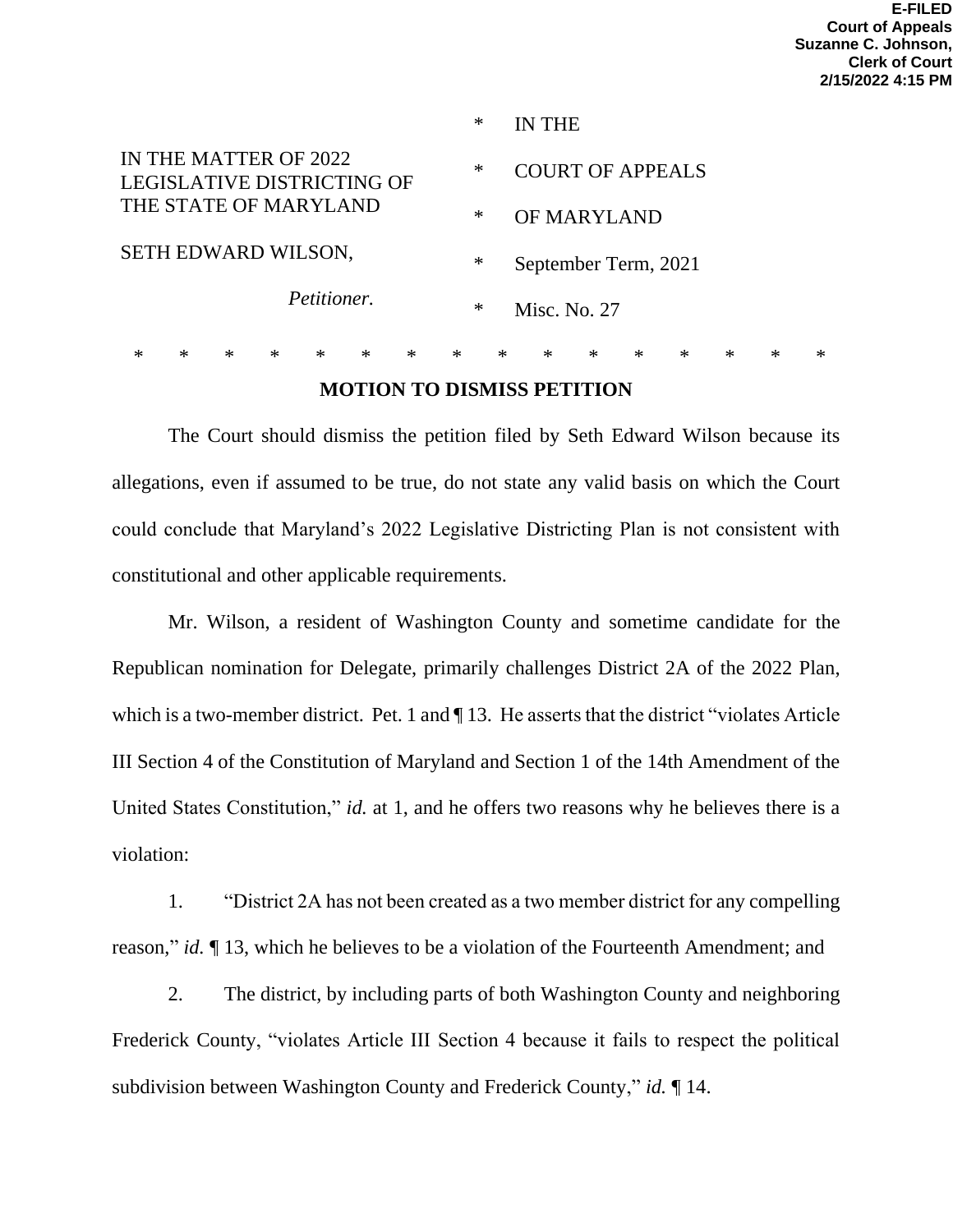Mr. Wilson's petition also challenges the "No Representation Without Population Act," 2010 Md. Laws chs. 66, 67, as amended by 2020 Md. Laws ch. 538 § 6, now codified at § 2-2A-01 of the State Government Article. In pertinent part, the Act provides that "[t]he population count used after each decennial census for the purpose of creating the legislative districting plan for the General Assembly: . . . (2) shall count individuals incarcerated in the State or federal correctional facilities, as determined by the decennial census, at their last known residence before incarceration if the individuals were residents of the State." Md. Code Ann., State Gov't  $\S$  2-2A-01(a)(2). Mr. Wilson asserts that, "[i]n the case of Senate District 1 and 2, and perhaps other districts in the state," application of the Act "violates Article III Section 4 of the Constitution of Maryland when applied to districts that cross county lines." Pet. ¶ 19. In support of this proposition, he offers three reasons:

1. "Adjustments of population are a legislative consideration that cannot supersede the Constitution of Maryland," *id.*;

2. "Ultimately, there are flaws in the reasoning behind the 'No Representation Without Population Act' where nonvoting prison populations are concerned," *id.* 1 20; and

3. It is "unclear" to Mr. Wilson "how the populations were adjusted prior to apportionment," and "[t]here may be a lack of public notice and participation in these adjustments," *id.* ¶ 21.

For relief, Mr. Wilson asks the Court "to order that single member districts be drawn for Senate District 2, at least two of which lie entirely within Washington County," *id.* ¶ 22, and further order that the redrawn Delegate districts in Senate District 2 must "mirror as closely as possible the single member districts [the Court] created in 2002," *id.* ¶ 23. He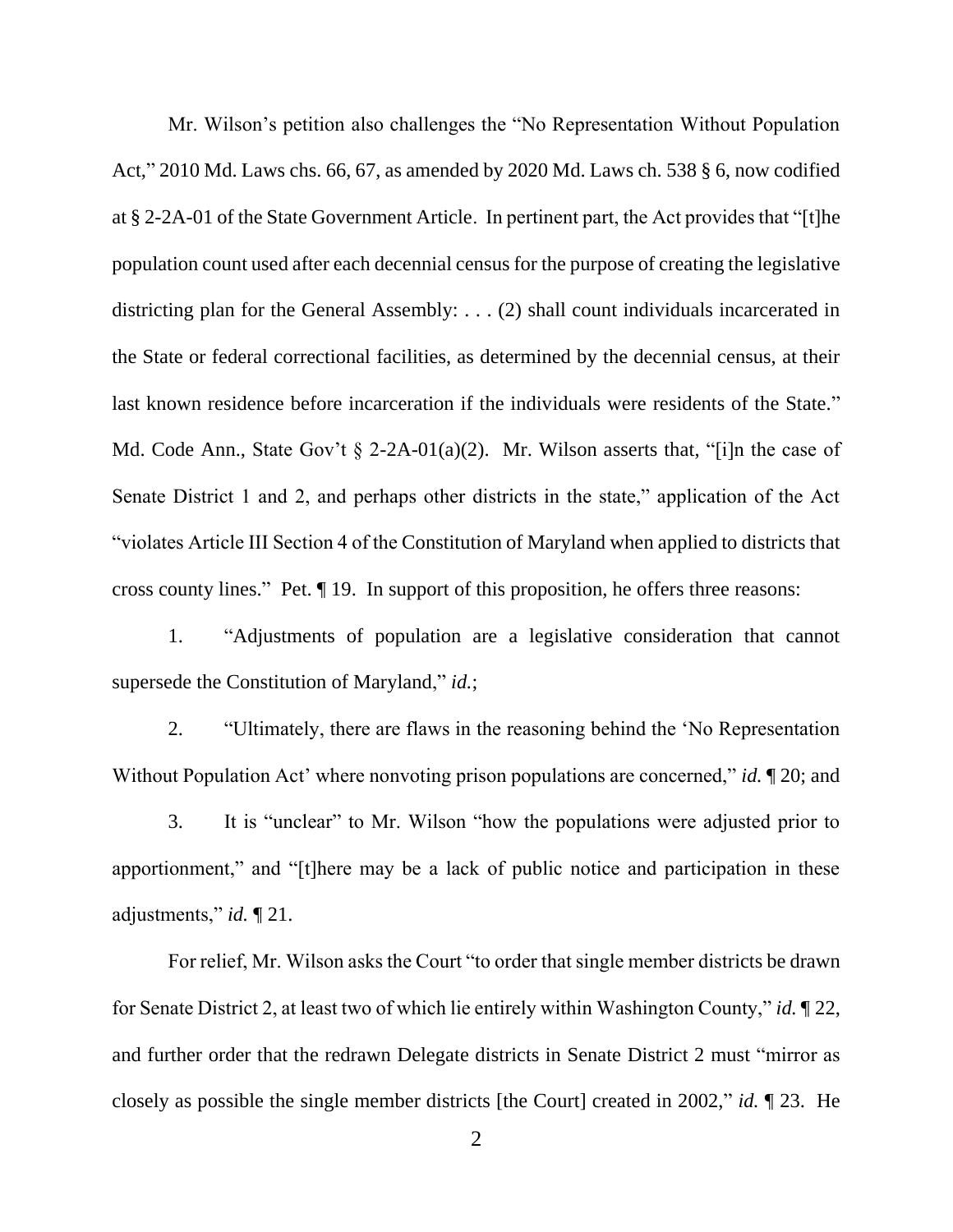also "suggest[s]" that the "2002 maps be altered" and redrawn with respect to "2002 3B" and "2002 2A." *Id.* ¶ 24. With respect to his challenge to the No Representation Without Population Act, Mr. Wilson requests that "the population adjustment to 2022 Senate Districts 2 and 1" made in accordance with the Act "be declared null and void because it conflicts with the Constitution of Maryland and that the populations removed as a result be added back into the population of those districts prior to reapportionment." Pet. ¶ 25.

#### **ARGUMENT**

#### **I. STANDARD OF REVIEW**

The 2022 Legislative Districting Plan is a statute enacted by the General Assembly. State Gov't §§ 2-201, 2-202. Therefore, "[t]he basic rule is that there is a presumption' that the statute is valid." *Whittington v. State*, 474 Md. 1, 19 (2021) (citation omitted). That is, '"enactments of the [General Assembly] are presumed to be constitutionally valid and [ ] this presumption prevails until it appears that the [statute] is invalid or obnoxious to the expressed terms of the Constitution or to the necessary implication afforded by, or flowing from, such expressed provisions.'" *In re Adoption/Guardianship of Dustin R*., 445 Md. 536, 579 (2015) (citation omitted; brackets in original). For this reason, the Court has held that "all challengers to a legislative reapportionment plan<sup>[]</sup> carry the burden of demonstrating the law's invalidity." *In re 2012 Legislative Districting*, 436 Md. 121, 137 (2013) (citation omitted). The State need make no showing unless "a proper challenge under Article III, § 4 is made and is supported by 'compelling evidence.'" *Id.* Only then will the State have "the burden of producing sufficient evidence to show that the districts are contiguous and compact, and that due regard was given to natural and political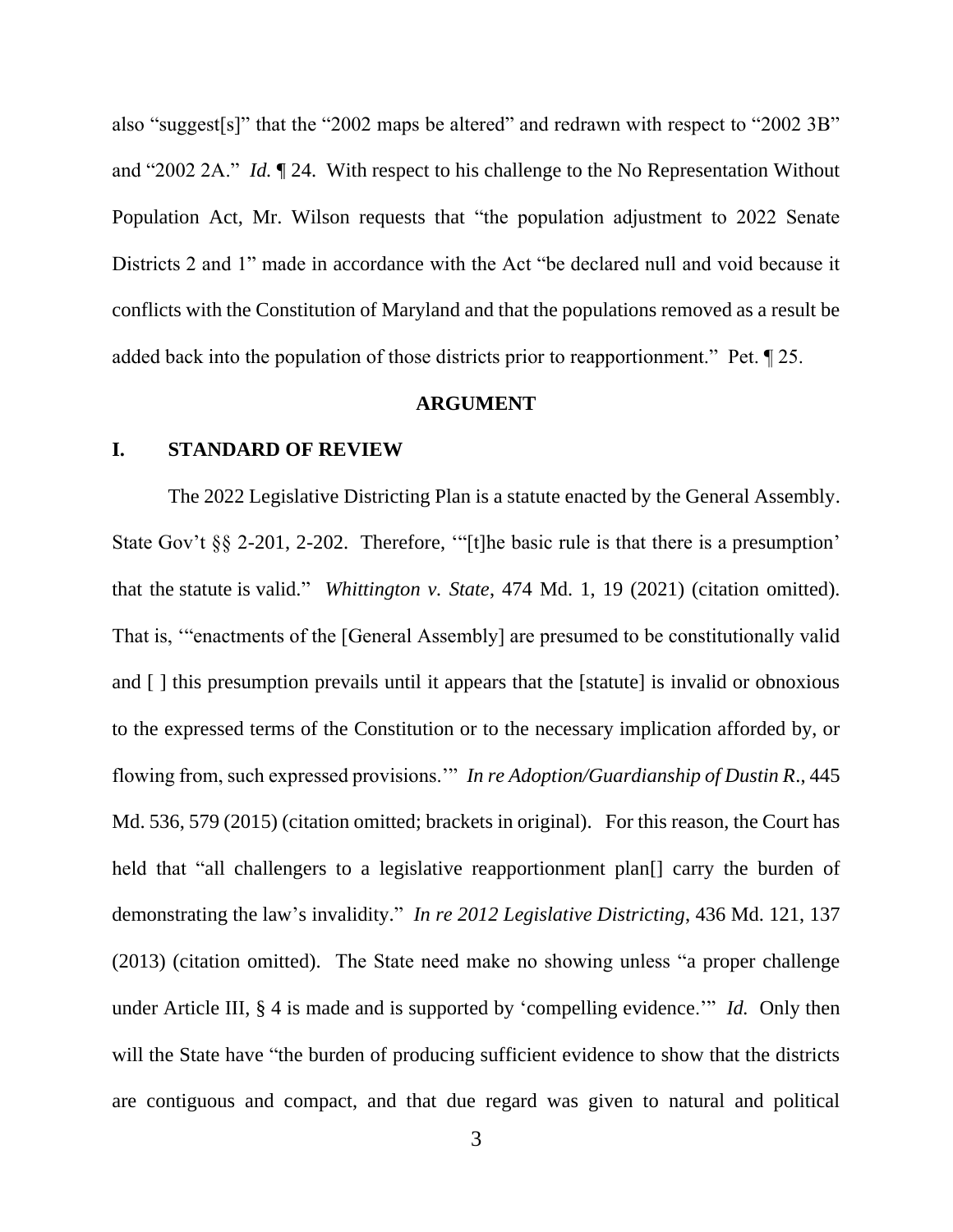subdivision boundaries." *Id.* at 137-38. The petition is subject to dismissal if its allegations, assumed to be true, do not state "a proper challenge under Article III, § 4," *id.*  at 137, and fail to show that the 2002 Legislative Districting Plan "is not consistent with requirements of either the Constitution of the United States of America, or the Constitution of Maryland," Md. Const. art. III, § 5.

## **II. THE PETITION'S CRITICISMS OF DISTRICT 2A DO NOT STATE A PROPER CHALLENGE UNDER ARTICLE III, § 4 AND DO NOT OTHERWISE SHOW THAT THE DISTRICT IS INCONSISTENT WITH CONSTITUTIONAL REQUIREMENTS.**

Mr. Wilson argues that District 2A violates the Fourteenth Amendment to the federal Constitution because the General Assembly lacked a "compelling reason" to make it a multimember district rather than a single-member district, *id.* ¶ 13, and violates Article III, § 4 of the Maryland Constitution because "it fails to respect the political subdivision between Washington County and Frederick County," *id.* ¶ 14. Both assertions are wrong as a matter of applicable law and undisputed facts.

First, the Maryland Constitution expressly recognizes and preserves the General Assembly's authority to decide whether a legislative district will remain whole, with three Delegates elected at-large (by far the most common form of district found in both previous plans and the 2022 Plan), or subdivided into either (a) one single-member district and one multimember district or (b) three single-member districts. Nothing in the Maryland Constitution requires the General Assembly to demonstrate a "compelling reason" for its choice among these constitutionally authorized district forms.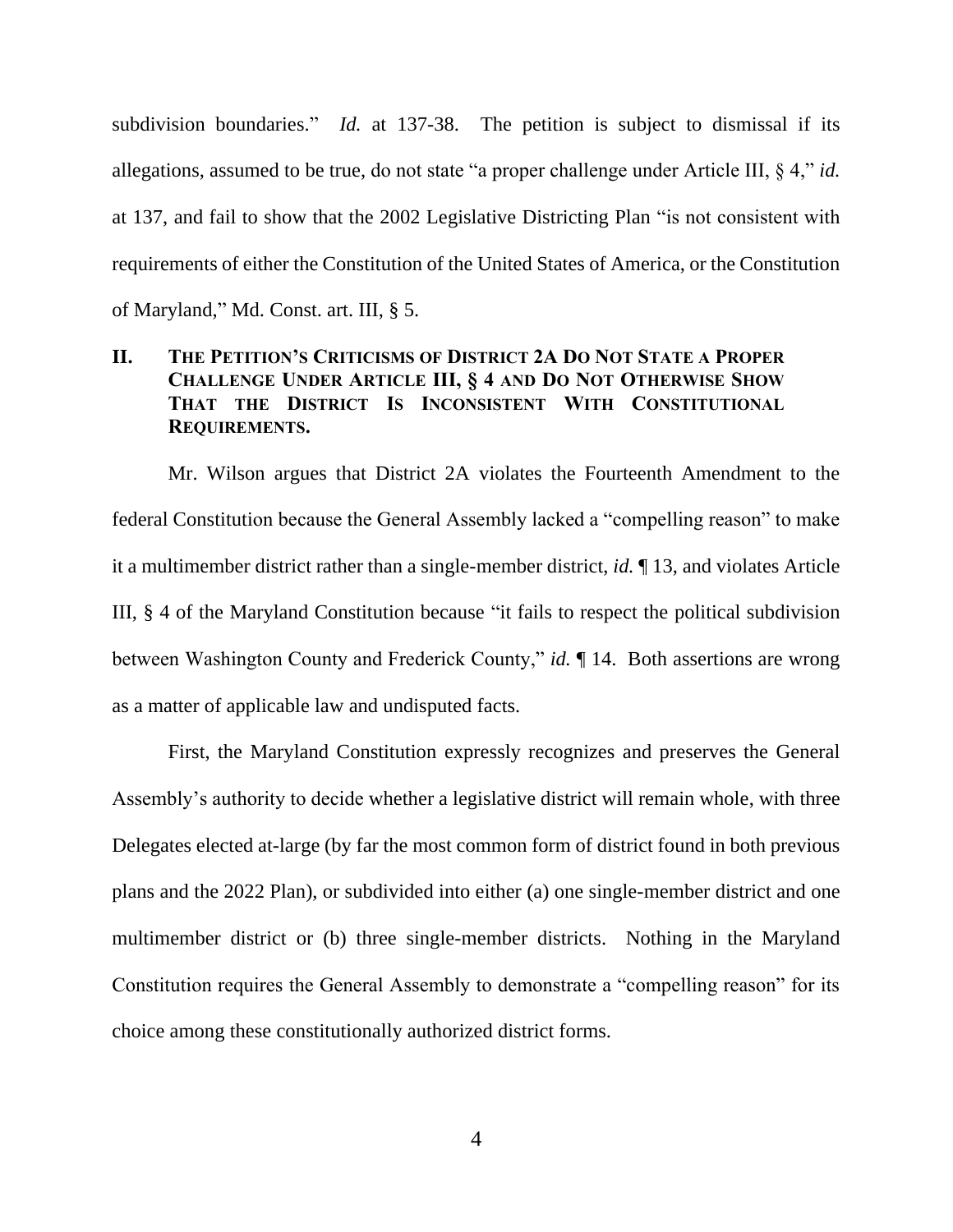Article III, § 3 provides,

The State shall be divided by law into legislative districts for the election of members of the Senate and the House of Delegates. Each legislative district shall contain one (1) Senator and three (3) Delegates. *Nothing herein shall prohibit the subdivision of any one or more of the legislative districts for the purpose of electing members of the House of Delegates into three (3) single-member delegate districts or one (1) singlemember delegate district and one (1) multi-member delegate district.*

(Emphasis added.) This provision specifically rejects any prohibition on "subdivi[ding] any one or more of the legislative districts . . . into three (3) single-member delegate districts or one (1) single-member delegate district and one (1) multi-member delegate district." Thus, § 3 expressly preserves the General Assembly's power to choose whether to subdivide a legislative district and to select from two constitutionally permissible methods of subdivision. By contrast, no mention of legislative district subdivision appears in either the districting criteria set forth in Article III, § 4, or the procedural requirements for enactment and judicial review of a legislative districting plan found in Article III, § 5, or elsewhere in the Maryland Constitution or Declaration of Rights. By expressly addressing subdivision of legislative districts, § 3 necessarily overrides any implied prohibition that might arguably be found in Article III, § 4 or other portions of the Maryland Constitution. As explained in *State v. Smith*, 305 Md. 489, 511 (1986), the "basic rule of construction that ordinarily the specific prevails over the general" applies to constitutional interpretation such that a "specific power" recognized by a constitutional provision "would prevail over the general principle or a general power relating thereto," and would do so "whether the general principle was in the Declaration of Rights and the specific power was in the Constitution or whether both were in the Constitution." This rule of construction has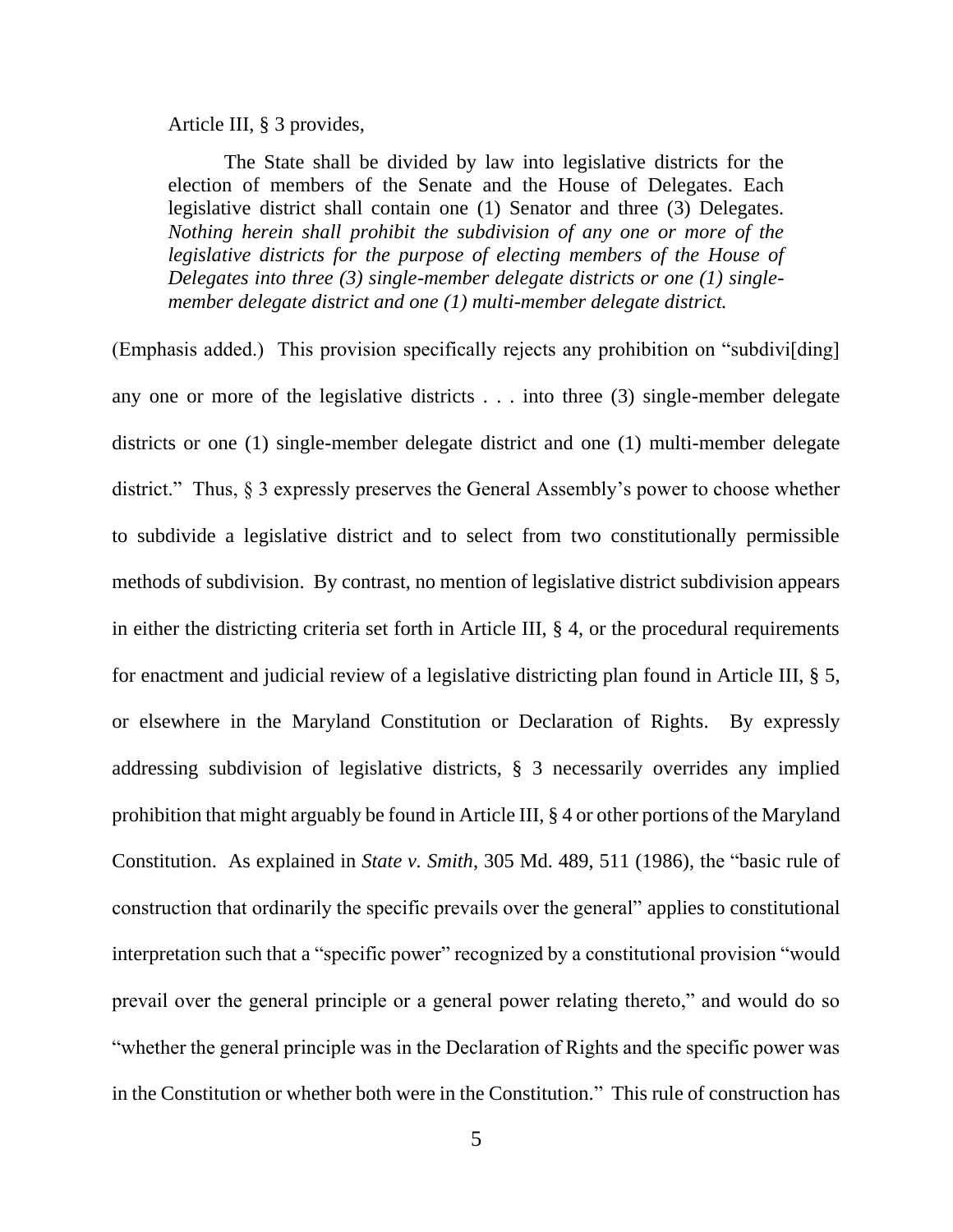special force with respect with to Article III,  $\S 4$ , given that the modern version of  $\S 4$  was adopted at the same time, in the same enactments, as Article III, § 3. *See* 1969 Md. Laws, ch. 785; 1972 Md. Laws, ch. 363. The same legislators who adopted Article III, § 3's provision expressly safeguarding the General Assembly's district subdivision prerogatives could not have intended, without saying so, for Article III, § 4 to eliminate or impose obstacles to the creation of multimember districts.

As for Mr. Wilson's challenge to multimember District 2A under the Fourteenth Amendment, both the Supreme Court and this Court have "made clear that such a district is not *per se* unlawful under the Equal Protection Clause." *In re 2012 Legislative Districting of the State*, 436 Md. 121, 141 (2013) ("*2012 Legislative Districting*") (citing *Whitcomb v. Chavis*, [403 U.S. 124 \(1971\),](https://1.next.westlaw.com/Link/Document/FullText?findType=Y&serNum=1971127096&pubNum=0000708&originatingDoc=I0811d847625b11e3a341ea44e5e1f25f&refType=RP&fi=co_pp_sp_708_1868&originationContext=document&transitionType=DocumentItem&ppcid=d57a0d3e62f14951b16cfeca6437ed7a&contextData=(sc.History*oc.Search)#co_pp_sp_708_1868) and *Lucas v. Colorado General Assembly*, 377 U.S. 713 (1964)). Indeed, in the seminal legislative redistricting case of *Reynolds v. Sims*, the Supreme Court sought to reassure States that, notwithstanding its holding that the Constitution required district population equality in both houses of a State's bicameral legislature, the two houses of a legislature could still differ by, for example, having one composed of single-member districts while the other "could have at least some multimember districts." 377 U.S. 533, 576-77 (1964). Indeed the Court recognized that a State "might desire to achieve some flexibility by creating multimember or floterial districts." *Id.* at 579.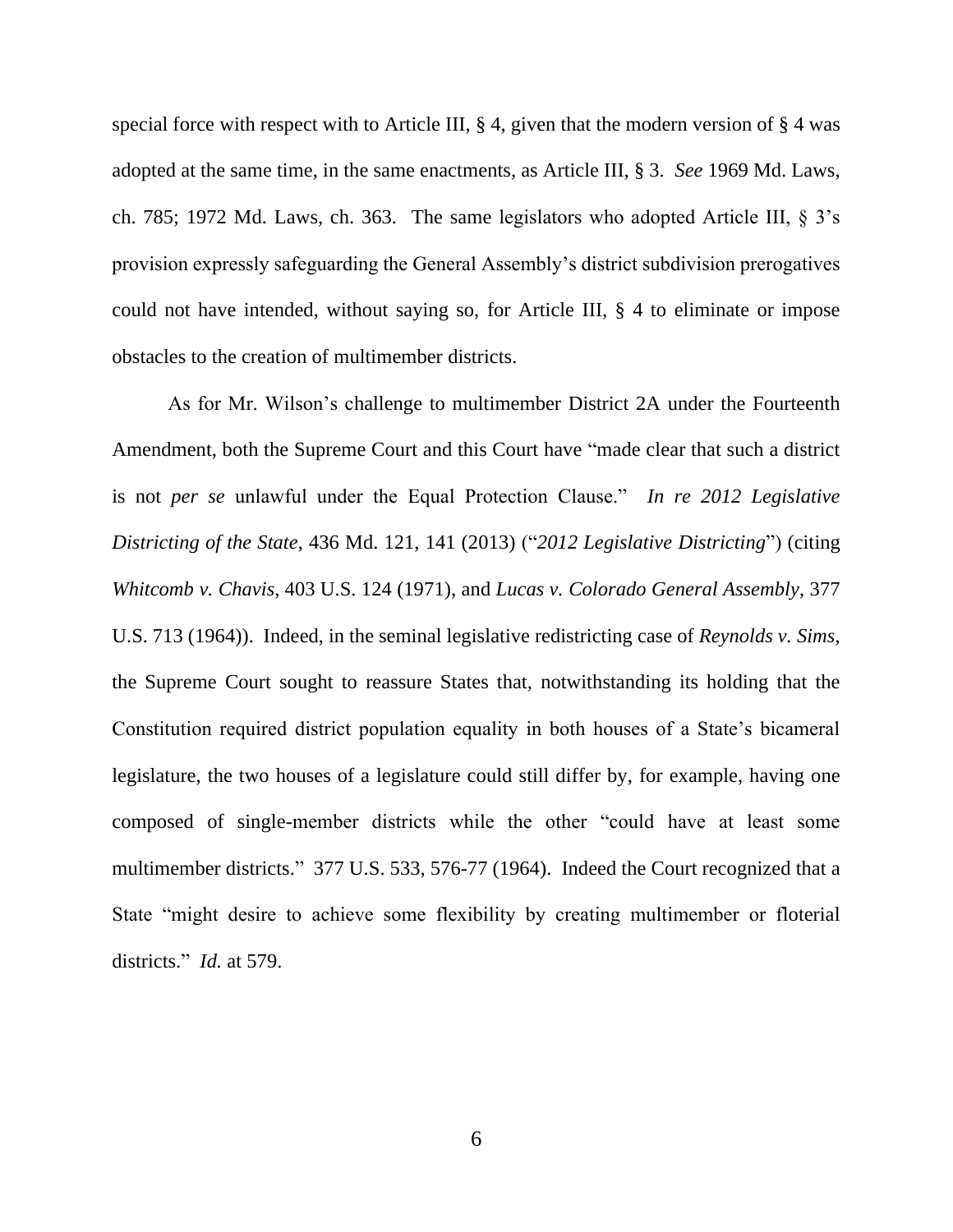In the decades since, the Supreme Court has rejected challenges to multimember legislative districts, as this Court has done, as well.<sup>1</sup> *Burns v. Richardson*, 384 U.S. 73 (1966) (rejecting challenge to State's mix of multimember and single member districts similar to Maryland's); *Fortson v. Dorsey*, 379 U.S. 433 (1965); *2012 Legislative Districting*, 436 Md. at 143 (holding that petitioner "failed to show that any multi-member district provided for in the Enacted Plan would have the effect of diluting or canceling the voting strength of any racial or political element, he has failed to make a case for declaring any such district unlawful"); *In re Legislative Districting of State*, 370 Md. 312, 347, 409, 439 (2002) (applying the factors set out in *Gingles v. Thornburg*, 478 U.S. 30 (1986), in rejecting claims that multimember districts were unconstitutional and that they had been used to discriminate on the basis of race); *Matter of Legislative Districting of State*, 299 Md. 658, 673 (1984) ("A multimember legislative district is not per se unconstitutional under the equal protection clause."); *State Administrative Board of Election Laws v. Calvert*, 272 Md. 659, 675 (1974) (upholding residence districts on the Eastern Shore). Notably, this Court itself used a mix of single and multimember districts in the remedial plan it drew in 2002. *In re Legislative Districting of State*, 369 Md. 601, 603 (2002) (per

<sup>&</sup>lt;sup>1</sup> The only circumstances in which the Supreme Court has ruled otherwise have involved the assertion of a valid claim of racial discrimination under the Equal Protection Clause or the Voting Rights Act—a type of claim raised in none of the pending petitions. *See, e.g.*, *Rogers v. Lodge*, 458 U.S. 613, 622 (1982) (affirming finding that county's atlarge system "was being maintained for the invidious purpose of diluting the voting strength of the black population"); *White v. Regester*, 412 U.S. 755, 769 (1973) (affirming finding that multimember district "invidiously excluded Mexican-Americans from effective participation in political life, specifically in the election of representatives to the Texas House of Representatives").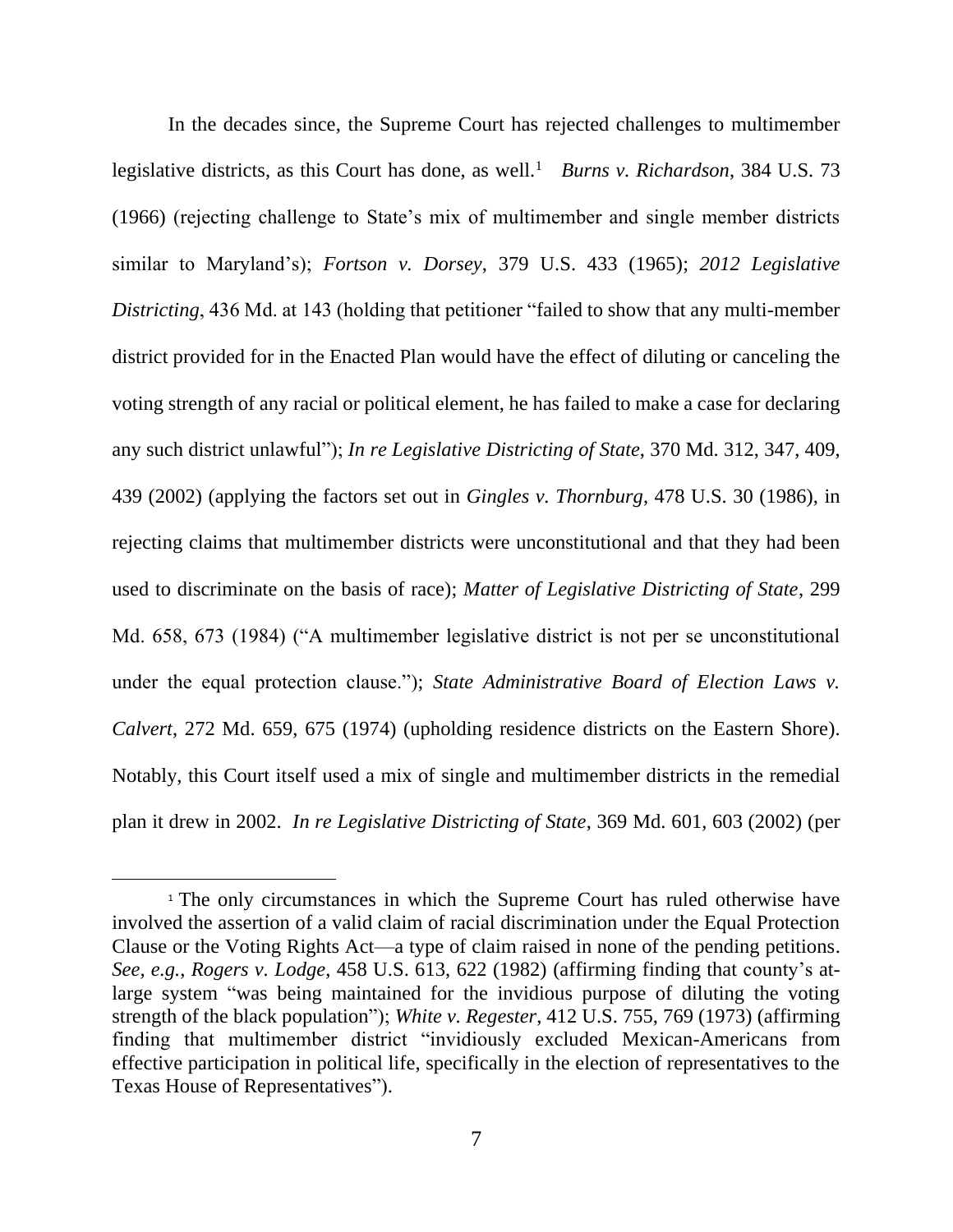curiam order reciting as part of the Court plan's "General Provisions" that "(c) Each legislative district may be subdivided into 3 single member delegate districts or into 1 single member delegate district and 1 multimember delegate district").

In *2012 Legislative Districting*, this Court quoted Supreme Court language suggesting that multimember districts "may be subject to challenge where the circumstances of a particular case may 'operate to minimize or cancel out the voting strength of racial or political elements of the voting population.'" 436 Md. at 142 (quoting *Whitcomb*, [403 U.S. at](https://1.next.westlaw.com/Link/Document/FullText?findType=Y&serNum=1971127096&pubNum=0000708&originatingDoc=I0811d847625b11e3a341ea44e5e1f25f&refType=RP&fi=co_pp_sp_708_1868&originationContext=document&transitionType=DocumentItem&ppcid=d57a0d3e62f14951b16cfeca6437ed7a&contextData=(sc.History*oc.Search)#co_pp_sp_708_1868) 143). The Court hastened to add, however, that the challenger must '"carry the burden of proving that multi-member districts unconstitutionally operate to dilute or cancel the voting strength of racial or political elements.'" *2012 Legislative Districting*, 436 Md. at 142 (citation omitted). Still in no case has the Supreme Court or this Court ever applied this principle to invalidate a multimember district on the ground that it "operate[d] to minimize or cancel out the voting strength of . . . *political elements*." *Id.* (emphasis added).

In the only Supreme Court case directly addressing the merits of a claim that the use of multimember districts benefited one political party over another, the Court deemed the claim to be justiciable, but rejected it nonetheless upon finding that the challengers had not made the necessary showing, for reasons that would apply equally, or perhaps more compellingly, to Mr. Wilson's petition. *See Davis v. Bandemer*, 478 U.S. 109, 128-30 (1986) (affirming finding of legislature's partisan intent—something "not . . . very difficult to prove," *id.* at 129—but holding that challengers failed to show "a sufficiently adverse effect on [their] constitutionally protected rights to make out a violation of the Equal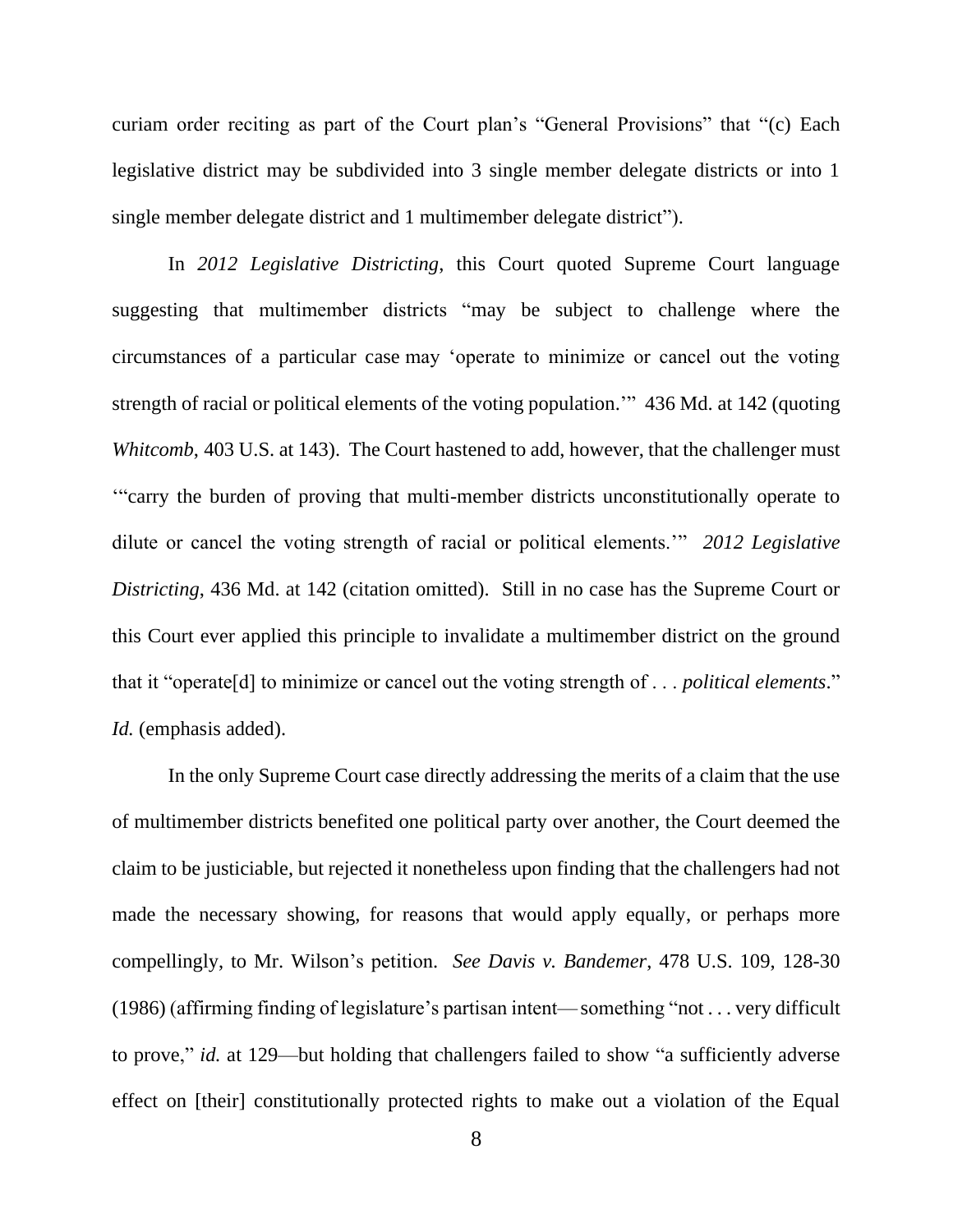Protection Clause," *id.* at 130). Thus, under *Bandemer*'s analysis, "the mere fact that a particular apportionment scheme makes it more difficult for a particular group in a particular district to elect the representatives of its choice does not render that scheme constitutionally infirm." *Id.* at 131; *see also id.* at 130 (refusing '"to hold that districtbased elections decided by plurality vote are unconstitutional in either single- or multimember districts simply because the supporters of losing candidates have no legislative seats assigned to them'") (quoting *Whitcomb*, [403 U.S. at 160\)](https://1.next.westlaw.com/Link/Document/FullText?findType=Y&serNum=1971127096&pubNum=708&originatingDoc=I319520439c2511d9bdd1cfdd544ca3a4&refType=RP&fi=co_pp_sp_708_1878&originationContext=document&transitionType=DocumentItem&ppcid=f702421871454c0a95f4fe629022a3c0&contextData=(sc.DocLink)#co_pp_sp_708_1878).

In any case, whatever statements in *Davis v. Bandemer* might have suggested the availability of a politically based challenge to multimember districts upon a showing of partisan vote dilution, 478 U.S. at 131, that language can no longer provide support for Mr. Wilson's petition, since the Supreme Court in *Rucho v. Common Cause*, 139 S. Ct. 2484 (2019), overruled *Bandemer*'s holding that such claims are justiciable. Even if the principles articulated in *Bandemer* retained their vitality, however, it would not aid Mr. Wilson, because his petition falls far short of making even the kind of showing that *Bandemer* deemed insufficient. That is, the petition does not even attempt to show that the configuration of District 2A "makes it more difficult for [his] particular group" presumably Republicans—to "elect the representatives of its choice." 478 Md. at 131.

Finally, nothing in Maryland law provides support for Mr. Wilson's contention that District 2A violates Article III, § 4 of the Maryland Constitution by "fail[ing] to respect the political subdivision between Washington County and Frederick County." Pet. ¶ 14. This Court has explained that, when "a political subdivision crossing will be necessary in order to achieve substantial equality in population," "the due regard requirement is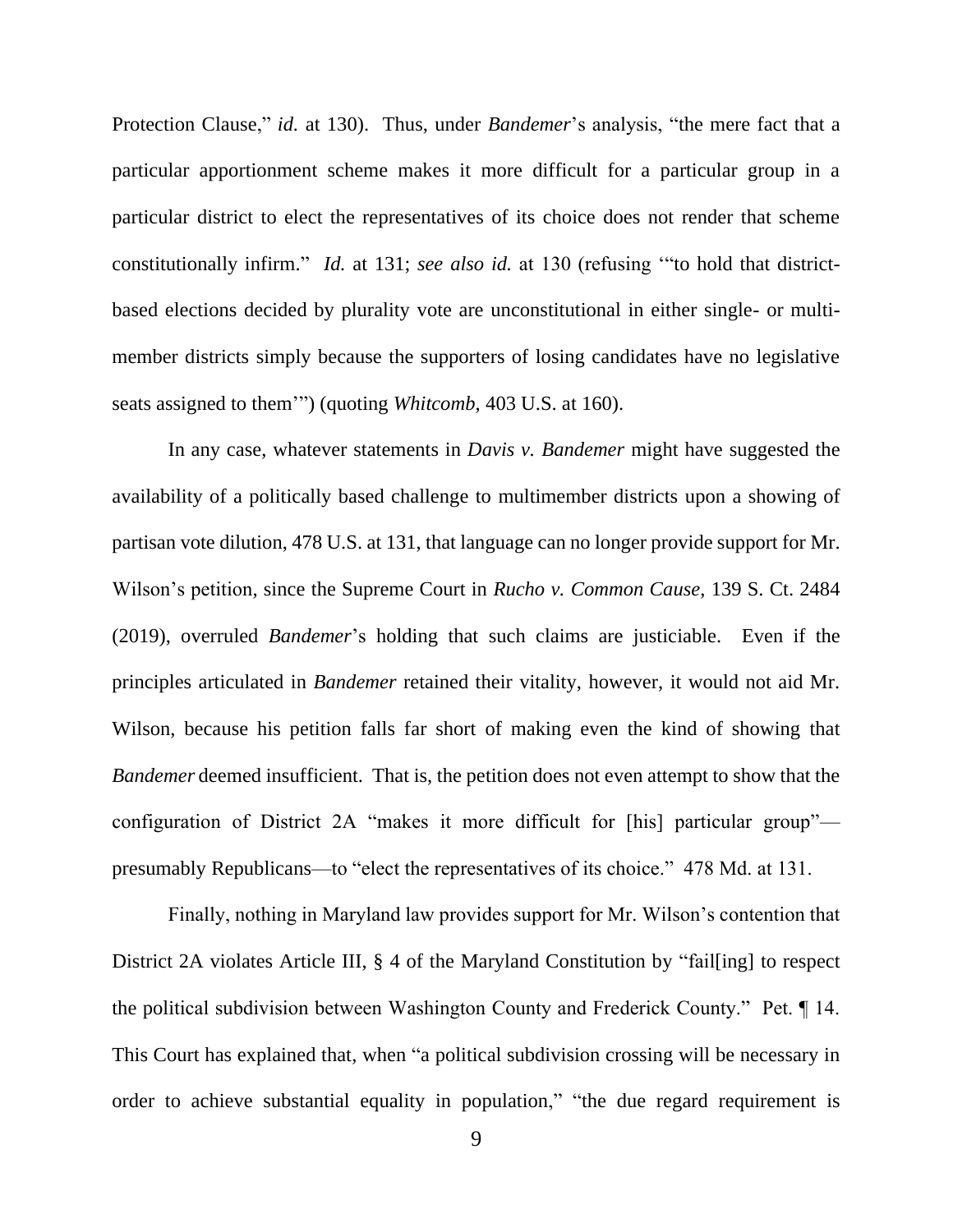subordinated to the Fourteenth Amendment requirement of substantially equal population across legislative districts." *2012 Legislative Districting*, 436 Md. at 156. Moreover, if "a subdivision crossing was clearly necessary to achieve substantial population equality under the Fourteenth Amendment," then "[w]here that crossing should have been placed is not for this Court to determine," but is instead "quintessentially a political" matter, "which requires judicial deference to be given to the political branches." *Id.* at 158.

 In this case, the need for District 2A of the 2022 Plan to cross the boundary between Washington and Frederick Counties to achieve district population equality was dictated by population loss suffered by Garrett and Allegany Counties and population growth in Frederick County. As the Court is aware, the customary method of legislative district map-drawing used in Maryland, whether the map has been established by the political branches or by this Court, has been to start with District 1 at the far western extremity of the State and construct the districts by proceeding to the east. *See, e.g.*, 2012 Md. Laws J.R. 2 § 2, enacting former State Gov't § 2-202 ("The composition of the 47 legislative districts is: (1) legislative district 1 consists of: (a) delegate district 1A (single member delegate district): (i) Garrett County; (ii) Allegany County election districts 8, 9, 10, and 21; and . . . ."); *In re Legislative Districting of State*, 271 Md. 320, 324-25 (1974) (per curiam order) ("The composition of the forty-seven legislative districts shall be as follows: (A) Legislative District 1 shall consist of the following areas: All of Garrett County, and Election Districts 5, 6, 7, [etc.] of Allegany County. . . ."); *In re Legislative Districting of State*, 369 Md. 601, 604 (2002) (per curiam order) ("The composition of the 47 legislative districts is: (1) LEGISLATIVE DISTRICT 1 CONSISTS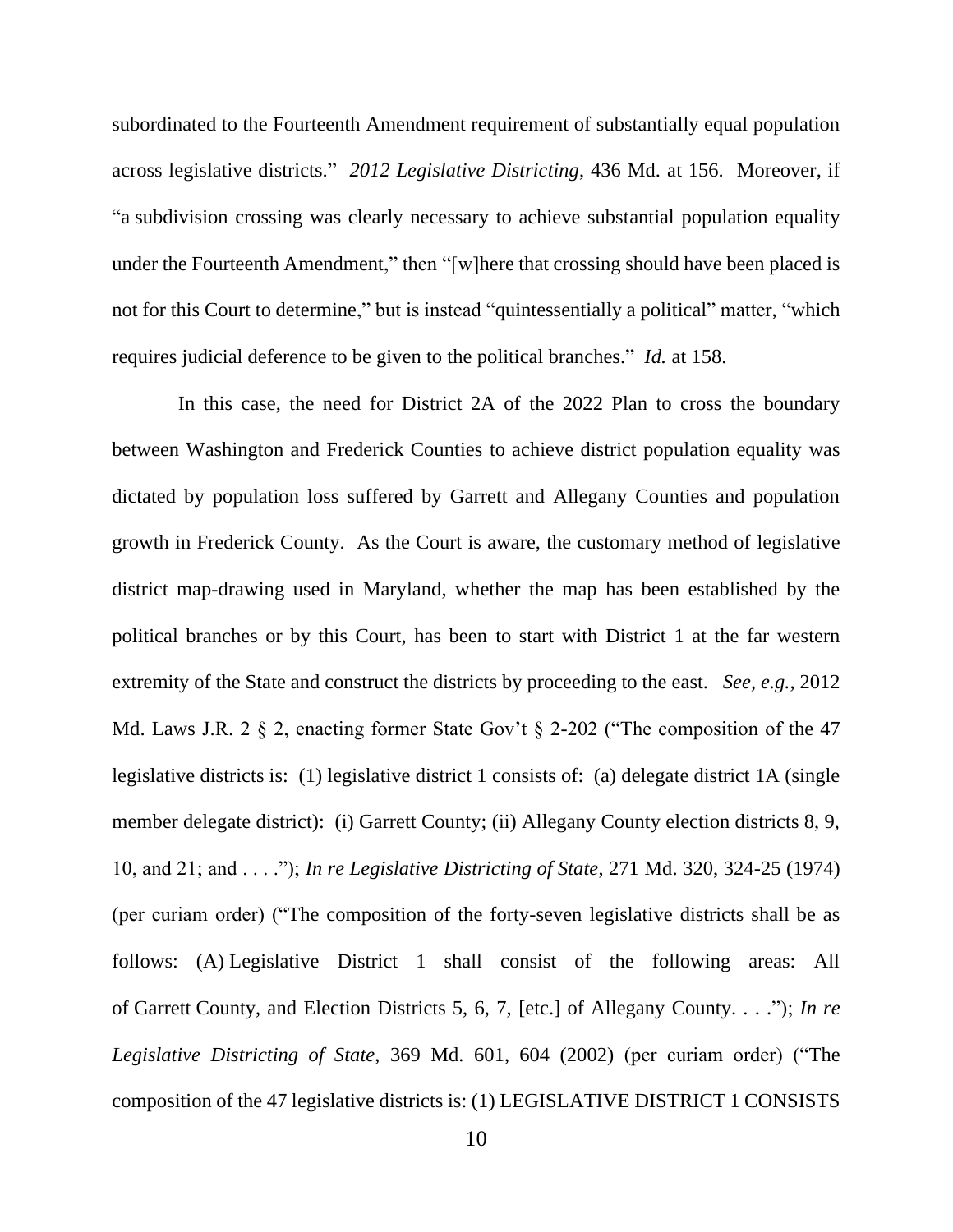OF: (A) DELEGATE DISTRICT 1A (SINGLE MEMBER DELEGATE DISTRICT): (I) GARRETT COUNTY; (II) ALLEGANY ELECTION DISTRICTS 8, 9, 10, AND 18;  $AND \ldots$ ").

 In this instance, uneven population growth patterns in Maryland, as reflected in the results of the 2020 Census, showed that the two westernmost counties in Maryland, Garrett and Allegany, both lost population.<sup>2</sup> That loss required District 1 of the 2022 Plan to extend farther to the east than in the previous plan, in order to encompass sufficient population to bring it within an acceptable range of deviation from the ideal Senate district size of 131,391. The unavoidable eastern expansion of District 1's territory to make use of more Washington County population meant that the remaining portion of Washington County lacked sufficient population to constitute a full District 2 within the County's boundaries.

Meanwhile, Frederick County's population grew significantly between 2010 and 2020—by 16.4 %. As a result, both Frederick County Senate districts in the 2012 Plan had come to exceed the ideal district population size for the 2022 reapportionment: 2012 District 3 exceeded the ideal district size by 12,554 persons and 2012 District 4 exceeded the ideal by 9,995 persons. To meet the equal population requirement, 15,757 persons in Frederick County were added to District 2 in the Enacted Plan. Consequently, District 2 needed to cross into neighboring Frederick County to secure the population necessary to

<sup>&</sup>lt;sup>2</sup> The population loss from 2010 to 2020 in 2012 District 1 resulted in an end-ofdecade deviation from the ideal population amounting to minus 17,960 persons. The 2012 District 2A was found to have a deviation of minus 493 persons per 2020 adjusted population.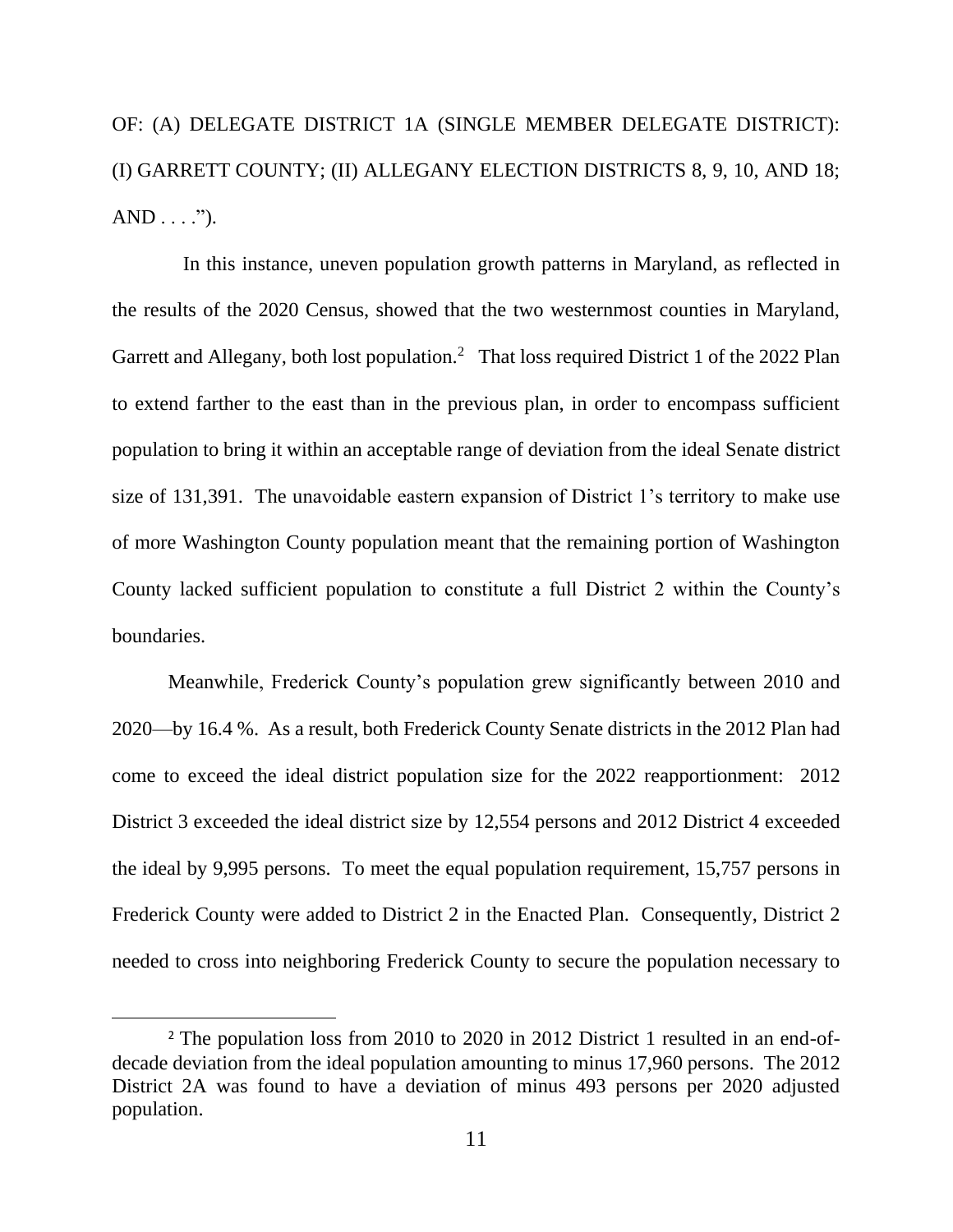achieve population equality. Therefore, under the Court's precedent, "the due regard requirement" of Article III, § 4 "is subordinated to the Fourteenth Amendment requirement of substantially equal population across legislative districts." *2012 Legislative Districting*, 436 Md. at 156.

As for the decision to have a single-member District 2B encompassing Hagerstown, and a multimember District 2A including other parts of Washington County and part of Frederick County, that determination was an exercise of the authority expressly reserved to the General Assembly in Article III, § 3. The 2012 map, which this Court upheld, had a similar 2A and 2B, except population changes shown in the 2020 Census have made it no longer feasible for both subdistricts to be contained entirely within Washington County, as they were in the 2012 Plan. On the other hand, the population of Hagerstown in 2020 was sufficient to permit the map-drawers to show due regard for municipal boundaries by placing all of Hagerstown within its own District 2B. Though Mr. Wilson would prefer that the multimember District 2A be divided into two single-member districts, Pet. ¶ 22, that is a determination the Constitution has commended to the legislature.

# **III. APPLICATION OF THE NO REPRESENTATION WITHOUT POPULATION ACT DOES NOT CONFLICT WITH ARTICLE III, § 3 OF THE MARYLAND CONSTITUTION OR ANY OTHER PROVISION OF LAW.**

Mr. Wilson argues that, "[i]n the case of Senate District 1 and 2, and perhaps other districts in the state," application of the No Representation Without Population Act "violates Article III Section 4 of the Constitution of Maryland when applied to districts that cross county lines." Pet. ¶ 19. He is mistaken, because there is no conflict between the Act and constitutional requirements for legislative redistricting.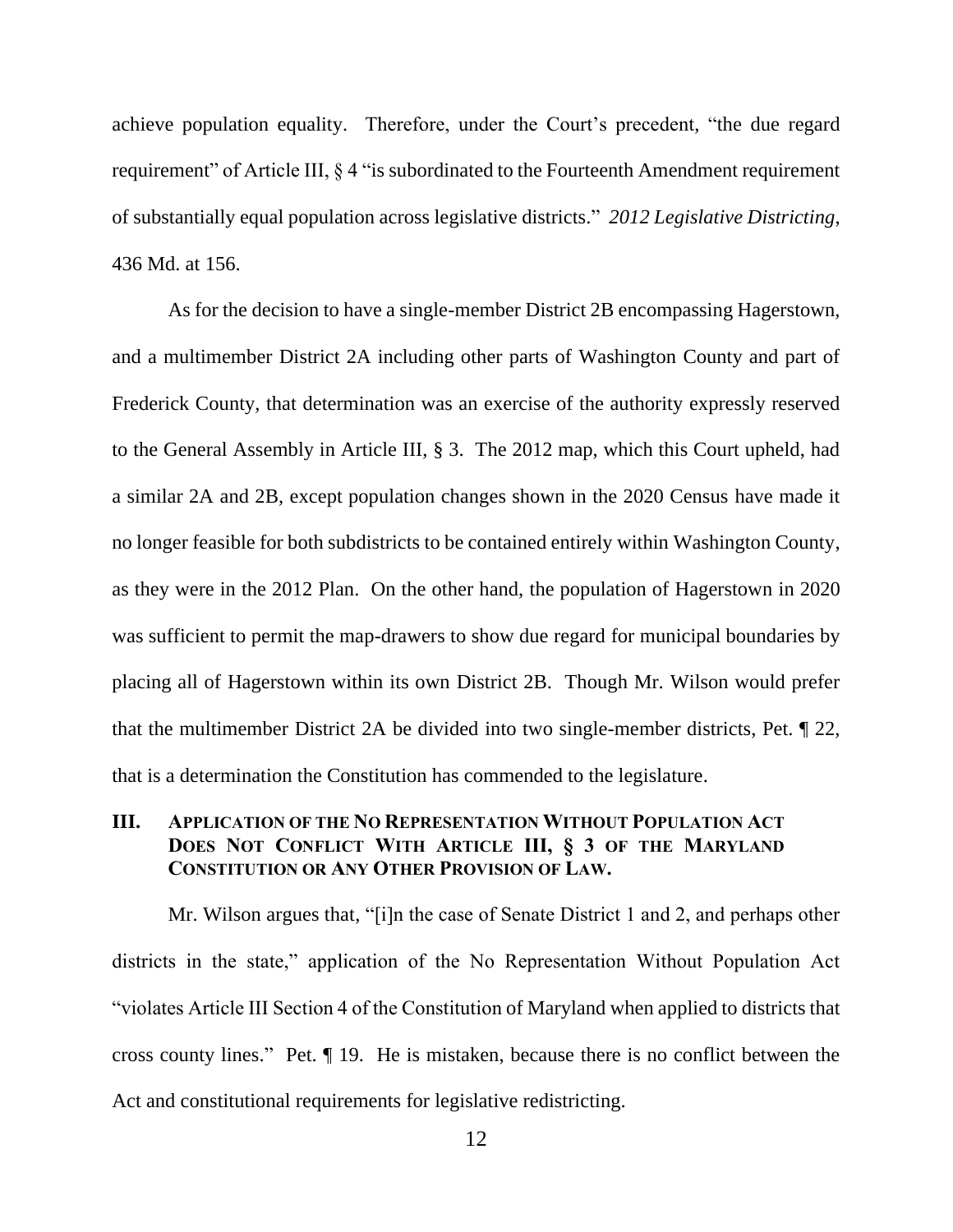First, Mr. Wilson says "[a]djustments of population are a legislative consideration that cannot supersede the Constitution of Maryland," and on this point he is half right. Yes, adjustments of population are a legislative consideration, but there is no need to weigh whether they can "supersede the Constitution of Maryland," because the Constitution does not pose any obstacle to legislation providing for adjustment of census data to make it better reflect the true residences of incarcerated persons. Most pertinently, Article III, §§ 3, 4, and 5 do not address the matter, either expressly or implicitly. Section 3 prescribes the makeup of legislative districts, but it does not mention adjustment of census figures. Section 4 establishes criteria for drawing districts, but does not mention adjustment of census figures, nor is there any reason to believe that population adjustments required by the Act would interfere with a districting plan's ability to give "due regard" to political and natural boundaries. Section 5 establishes procedures for redistricting and directs that it occur "[f]ollowing each decennial census of the United States," but § 5 does not otherwise concern itself with whether the General Assembly may authorize adjustments to census results.

This Court has "recognized that the political branches, the Governor and General Assembly, are given a wide-berth in formulating a legislative apportionment scheme," and "[s]o long as the plan they devise does not violate State or Federal law, the political branches may pursue a wide variety of objectives[.]" *2012 Legislative Districting*, 436 Md. at 134. Since Mr. Wilson has not identified any provision of the Maryland Constitution or federal law that would preclude application of a statute designed to make census data more accurate and just, that purpose is surely within the "wide variety of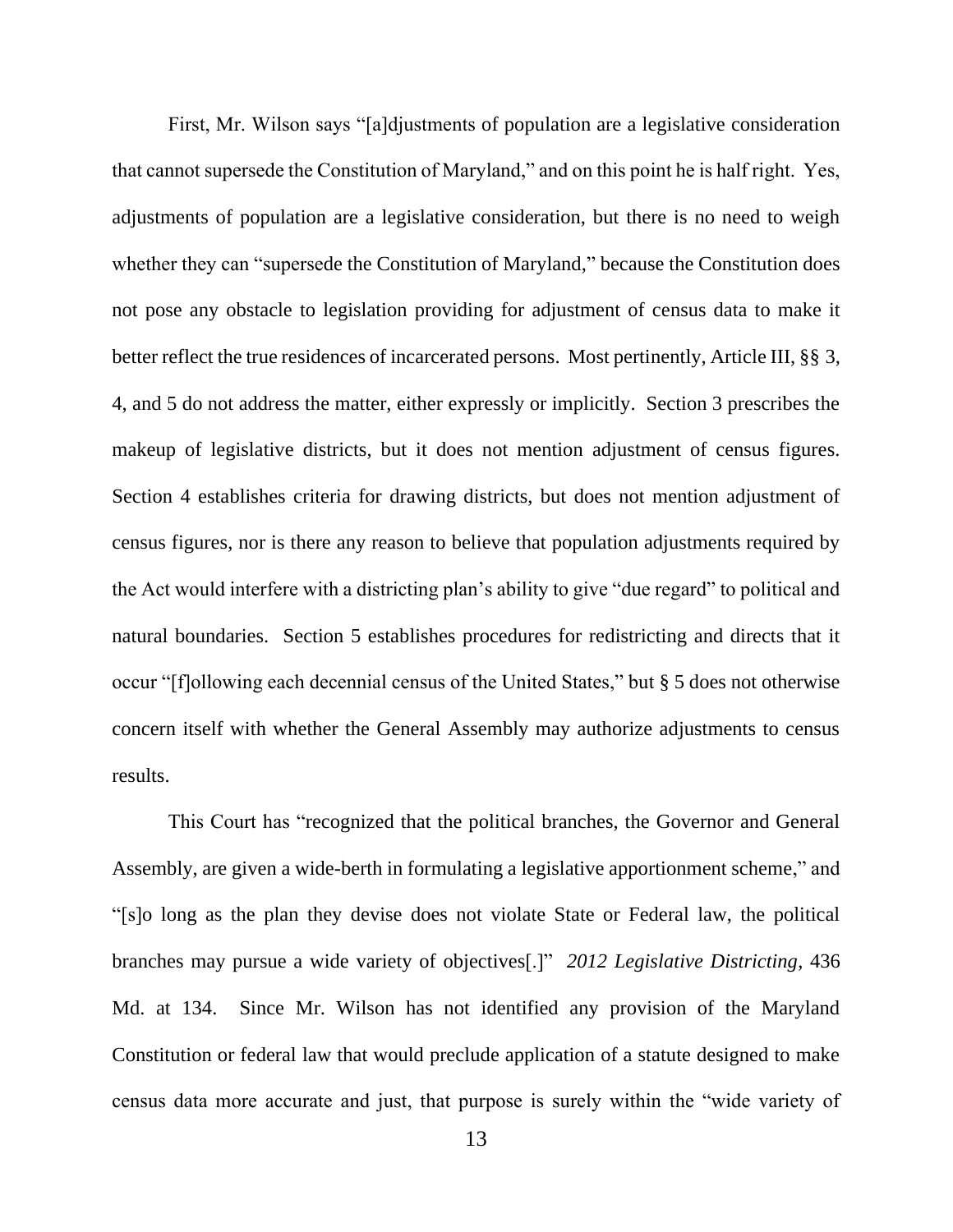objectives" the "political branches may pursue." *Id.*; *see Fletcher v. Lamone*, 831 F. Supp. 2d 887, 893-97 (D. Md. 2011), *aff'd*, 567 U.S. 930 (2012) (rejecting "one person, one vote" challenge to No Representation Without Population Act and holding that the population adjustment it prescribes is consistent with Census Bureau policy and other applicable federal law).

Next, Mr. Wilson suggests there are unspecified "flaws in the reasoning behind the 'No Representation Without Population Act' where nonvoting prison populations are concerned." Pet. ¶ 20. If there are any such flaws, they eluded the three-judge federal district court that upheld Maryland's application of the Act in the 2011 congressional redistricting process; they eluded the Census Bureau, whose practices and pronouncements were cited by the district court in support of its ruling, *Fletcher*, 831 F. Supp. 2d at 895- 96; and the flaws must have eluded the Supreme Court, which summarily affirmed, 567 U.S. 930. The plausibility of any meaningful "flaws in the reasoning" of the Act is further diminished if one understands that the Act merely enables the apportionment process to reflect generally applicable Maryland law regarding residency and domicile. As this Court held in *Jones v. Anne Arundel County*, 432 Md. 386 (2013), because "'[r]esidence, as contemplated by the framers of our Constitution, for political or voting purposes, means *a place of fixed present domicile*,'" *id.* at 405 (citation omitted; emphasis in original), and "[o]ne's domicile, generally, is that place where he intends to be," *Oglesby v. Williams*, 372 Md. 360, 373 (2002), a county council member's official residence did not change to "the correctional facility in South Carolina" where he was incarcerated, and "his domicile remained in" his councilmanic district in Anne Arundel County during his incarceration.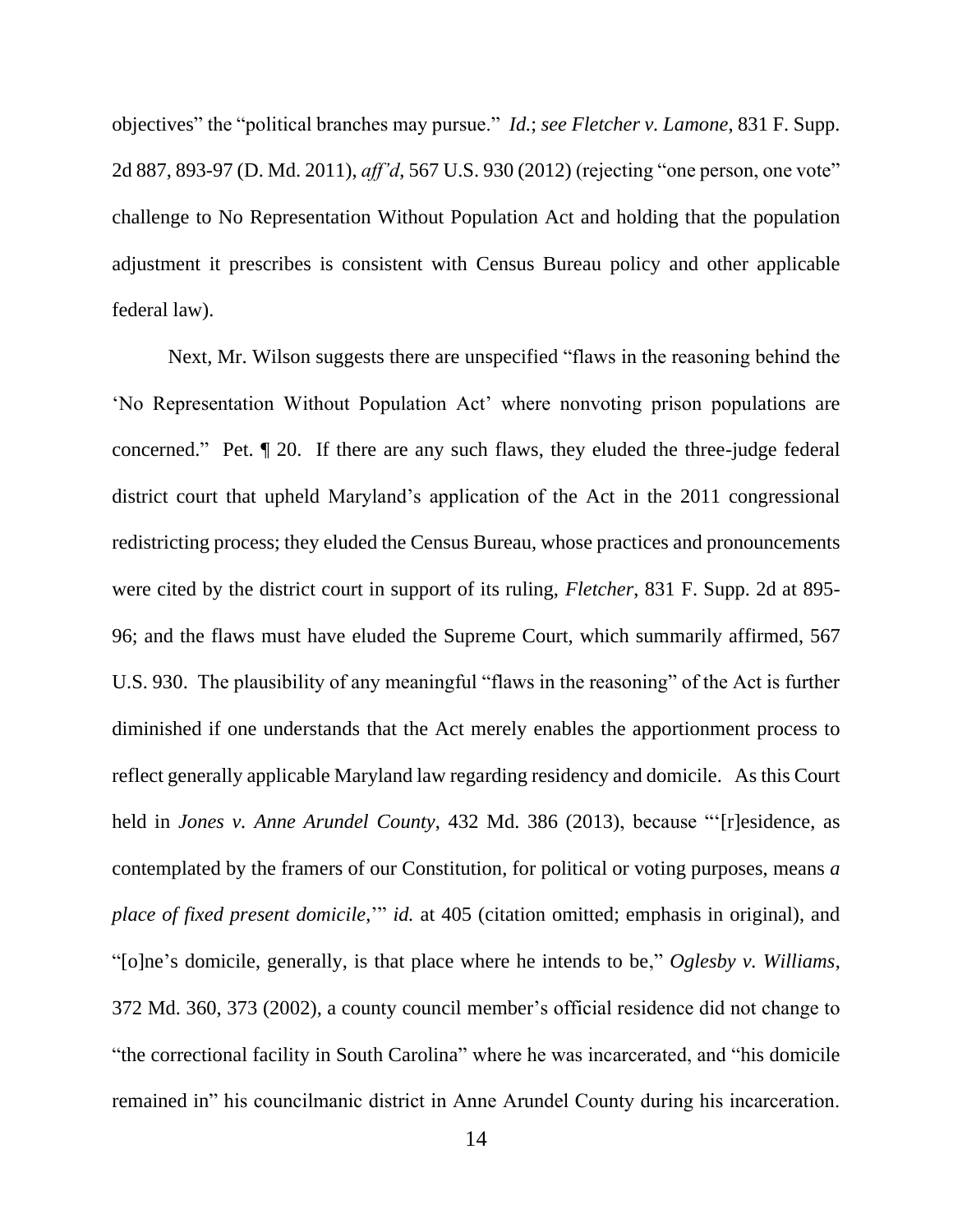*Jones*, 432 Md. at 411. The Act helps to ensure that these established principles of law will inform the apportionment process.

Finally, Mr. Wilson believes it "unclear" "how the populations were adjusted prior to apportionment," and "[t]here may be a lack of public notice and participation in these adjustments." Pet*.* ¶ 21. But the Act itself sets forth how population is to be adjusted, State Gov't § 2-2A-01, as explained by the federal court in *Fletcher*, 831 F. Supp. 2d at 893-94. As for whether he was entitled to notice or an ability to "participate" in adjustments, a due process claim of that nature typically requires that the claimant have a pertinent "protected liberty or property interest." *Town of La Plata v. Faison-Rosewick LLC*, 434 Md. 496, 526 (2013). Mr. Wilson has presented no reason to believe he had a protected liberty or property interest that was implicated by the process of adjusting population by reassigning prisoners, for purposes of apportionment, from their places of incarceration to their last known addresses. *See id.* (holding there was "no fundamental liberty or property interest at issue in this case" where town manager "was under no obligation to inform the public of the precise standards he would employ in validating a referendum petition").

Therefore, Mr. Wilson's challenge to the application of the No Representation Without Population Act lacks any legal support and should be dismissed.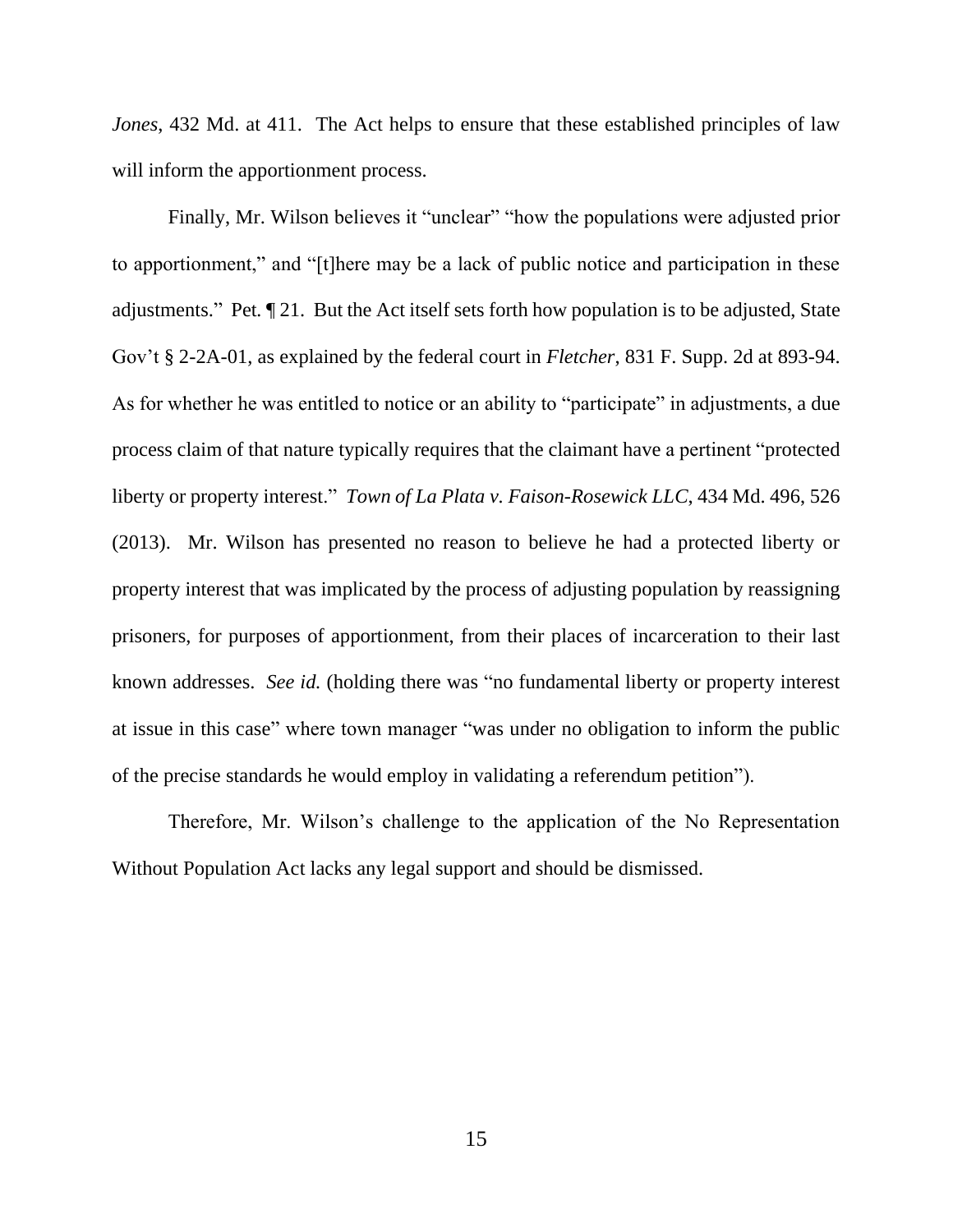#### **CONCLUSION**

For the foregoing reasons, the motion to dismiss should be granted.

Respectfully submitted,

BRIAN E. FROSH Attorney General of Maryland

\_\_\_\_\_\_\_\_\_\_\_\_\_\_\_\_\_\_\_\_\_\_\_\_\_\_\_\_\_\_\_\_\_

/s/ Steven M. Sullivan

STEVEN M. SULLIVAN Attorney No. 9706260005 ANDREA W. TRENTO Attorney No. 0806170247 Assistant Attorney General Office of the Attorney General 200 Saint Paul Place, 20th Floor Baltimore, Maryland 21202 ssullivan@oag.state.md.us (410) 576-6472 (410) 576-6955 (facsimile)

February 15, 2022 Attorneys for Respondent